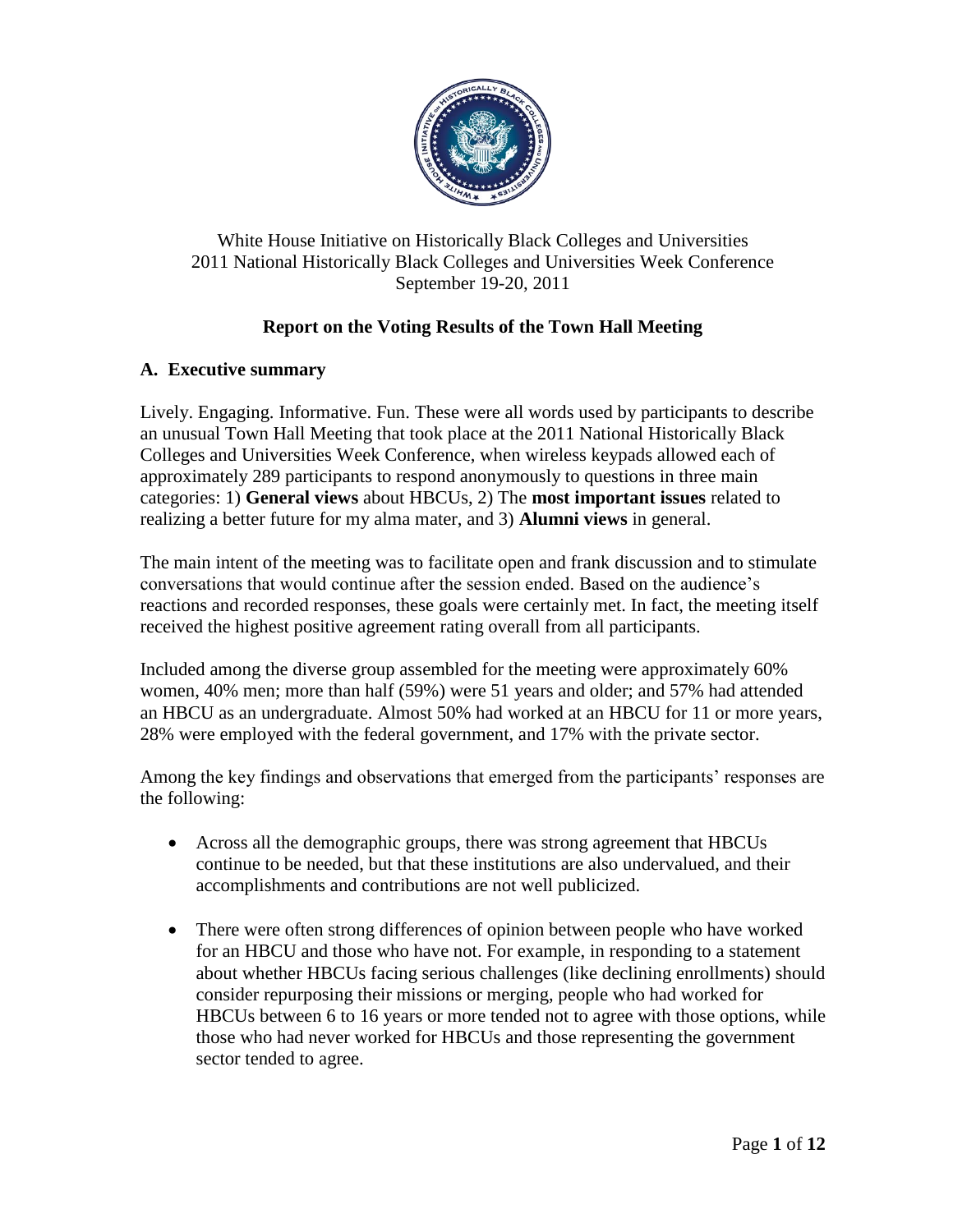- The responses of HBCU graduates suggest a strong level of support for their alma maters and satisfaction with their educational experiences. If they were choosing again, they would attend an HBCU, and they would send their children to these institutions. They also agree strongly that, alumni contributions need to be increased.
- Increasing the financial support to HBCUs and increasing financial aid to the students who attend them are seen as issues important to realizing a better future for their alma maters by all participants. Increasing the level of support from alumni is also seen as important.
- Issues of integrity and accountability, along with student graduation rates are included among the top issues of importance that must be addressed. Not far behind on the important issues list are the executive leadership and promoting academic excellence, with those who attended HBCUs and those who worked at HBCUs for 16 years or more assigning some of the highest agreement ratings on those two issues.
- The higher agreement ratings among sub-groups about the importance of student graduation rates came from HBCU alumni and individuals who had worked at HBCUs for 16 or more years.
- Some of the lower level of agreement ratings across all groups concerned the quality of academic advising at HBCUs and issues related to alumni financial support. They also indicated lower levels of agreements in response to statements about the level of academic rigor maintained at HBCUs and the promotion of academic excellence among students.
- $\bullet$  Over half of the meeting participants (56%) reported writing a check to their alma maters during the past year, including approximately 65% of the HBCU graduates present. About 36% of all participants make regular contributions, while 41% of the HBCU graduates indicated that they contribute regularly.
- Town Hall meeting participants tended to disagree that HBCUs are doing an excellent job in the recruitment and the graduation of black males, assigning some of their lowest level of agreement ratings in the entire session to these areas.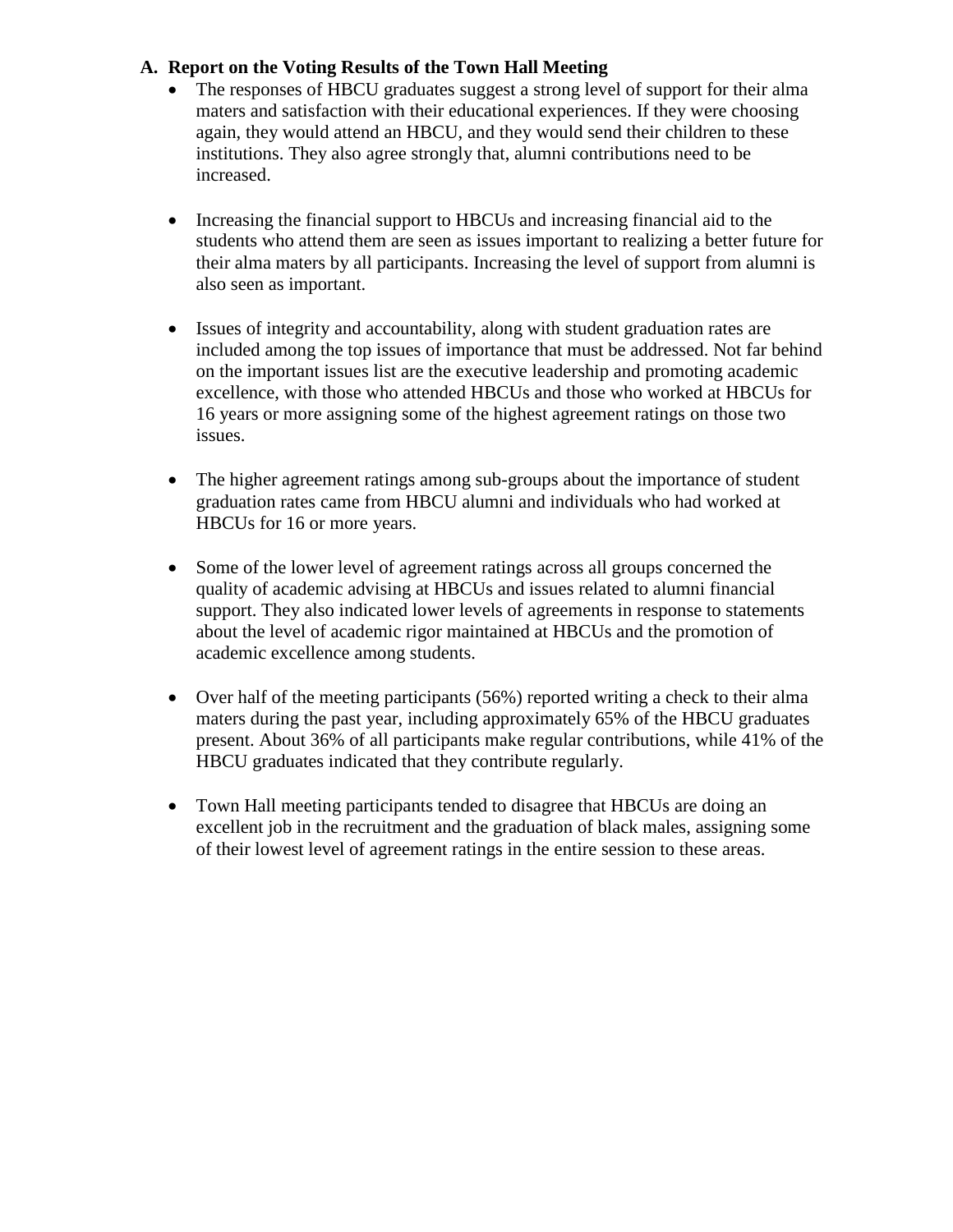## **B. Introduction**

One of the sessions at the 2011 National Historically Black Colleges and Universities Week Conference took the form of a Town Hall Meeting. Using individual wireless keypads, participants responded to a series of questions related to the condition, opportunities, and future of HBCUs, in an interactive, real-time feedback session. These questions were grouped into three categories: 1) General views about HBCUs, 2) The most important issues related to realizing a better future for my alma mater, and 3) Alumni views in general. Participants also responded to a series of demographic questions, along with additional questions about reasons for choosing their alma mater and alumni financial contributions.

The main goals of the meeting were to create a forum for open and frank discussion, to be informative and data-driven, and to stimulate conversations that would continue after the session ended. A complete list of questions posed by the session hosts, and the order in which they were asked, is included as Appendix A. Ratings by participants were on a scale of 1-10 with 10 being the highest level of importance (or agreement) and 1 the lowest, as follows:

| $10$ – highest level of importance | 5– tends to not be important     |
|------------------------------------|----------------------------------|
|                                    |                                  |
| $8 -$ mostly important             | $3$ – mostly not important       |
|                                    |                                  |
| $6$ – tends to be important        | $1$ – lowest level of importance |
|                                    | <b>Figure</b>                    |

# **C. Town Hall participants**

The Town Hall meeting attracted about 289 people, including approximately 60% women and 40% men. Almost 60% of the participants were in the age range of 51 years or older (including 24%, 61 or wiser and 35%, 51-60), while 21% were 41-50 years old, 14% were 31-40, and 7% between 21-30 years old. At the close of the meeting, there was a high level of agreement (average 8.9 out of 10) among all participants that the Town Hall meeting had been very informative.

Forty-six (46) percent of the participants are currently employed by an HBCU, 28% by the federal government, and 17% by the private sector. Sixty-five (65) percent reported having worked for an HBCU. Among that group, 42% reported 5 years or less of service; 33% reported 16 or more years of service; 14%, 11-15 years; and 10%, 6-10 years.

More than half of the participants (57%) attended an HBCU as an undergraduate and 52% reported that attending an HBCU was their first choice. HBCU graduate school attendance was reported by 21% of the participants, while another 9% attended both an HBCU and a non-HBCU for graduate school.

The two factors that participants reported as most influential in their decision to attend their alma maters were *academic reputation of the institution* (26%), and *scholarship and/or financial aid received* (25%).These were followed by *proximity to home* (14%), *other reason* (13%), *unique traditions and culture* (11%), *family tradition* (8%), and *social environment* (2%).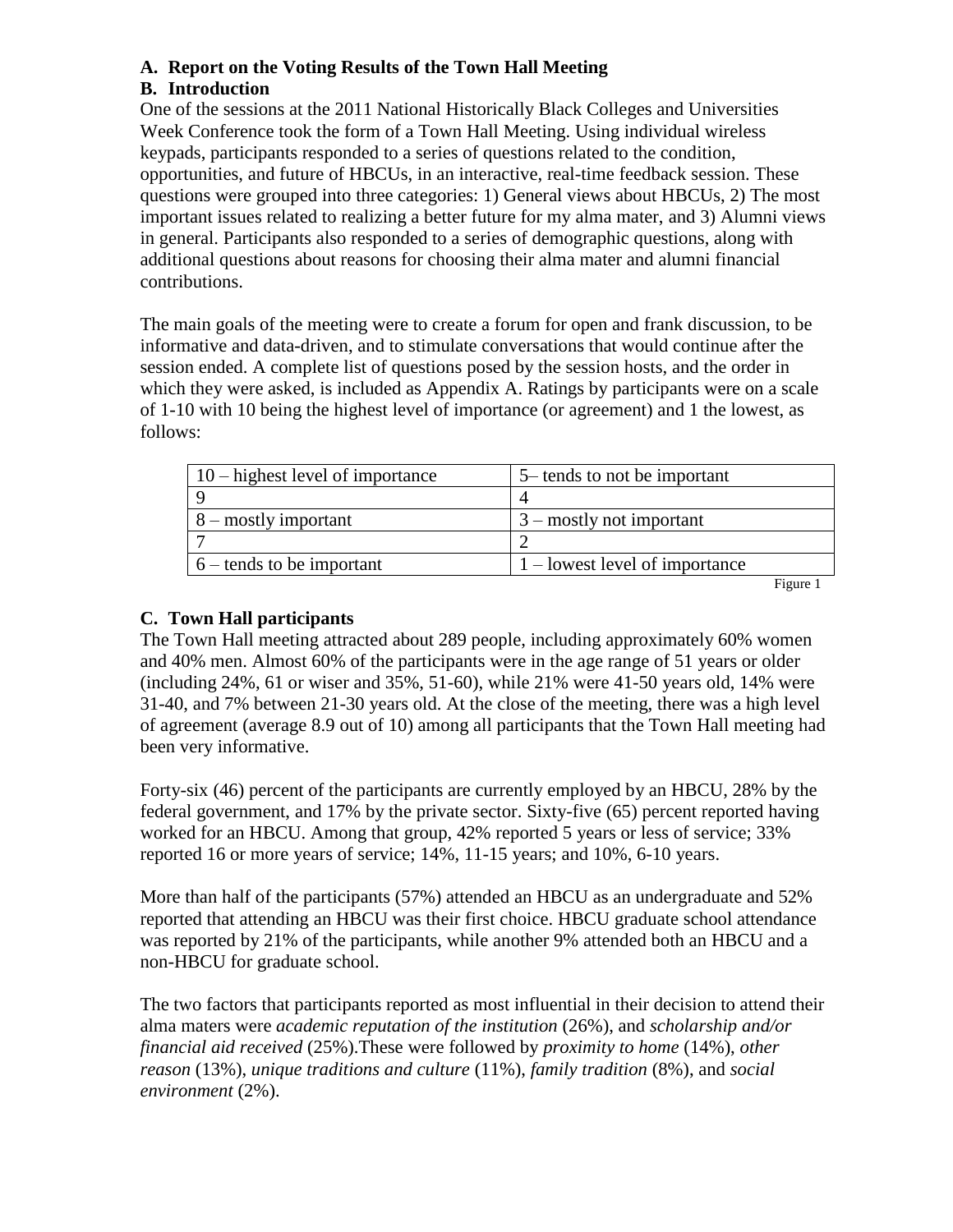*Professional and personal networking* was the primary reason for attending the conference for 41% of the participants. This was followed by *professional development* which was selected by 24% of the group. *Workshop topics* was chosen by 14% and *to learn about HBCUs* by 11%.

# **D. GENERAL VIEWS ABOUT HBCUs**

#### **Common ground**

Among the statements eliciting participants' general views about HBCUs, there were three that generated **high levels of agreement** among all groups, as follows:

- 1) *HBCUs in general are needed more than ever as an option for students in the U.S. today* (8.5).
- 2) *HBCUs are an undervalued resource within the higher education community* (8.2).
- 3) *I would send my child to an HBCU* (8.0).

It should be noted, however, that responses to the third item *I would send my child to an HBCU* showed considerable differences across the various sub-groups. For example, the rating for women was 8.3, while that for men was 7.1. There was also a significant difference between ratings of the youngest respondents (ages 21-30), who gave one of the lower ratings of 6.6, while those between 51-60 gave one of the highest, 8.5. Perhaps not surprisingly, those who attended and/or worked at an HBCU gave higher ratings (8.1 and 8.3 respectively) than those who had not (6.5 and 7.1).

There was one additional statement that generated a strong common response from participants, this time towards the **mostly do not agree** rating, namely, *In general, the accomplishments and contributions of HBCUs are well publicized* (3.4). This item in fact received by far the lowest agreement ratings among all questions in the entire session from participants.

## **Lowest ratings**

Two related items concerning black males received two of the three lower level of agreement ratings, i.e., **tending to not agree**, among this category of general views about HBCUs as follows:

- 1) *HBCUs in general do an excellent job in graduating black males* (5.1).
- 2) *HBCUs in general do an excellent job in the recruitment of black males* (5.0).

It should be noted that the ratings were fairly consistent across all demographic groups, with the lowest ratings of 4.5 for the first statement and 4.4 for the second statement both coming from the 31-40 age group, and the highest ratings of 5.4 and 5.5 from those who had worked 16 years or more at HBCUs.

## **Divergent opinions**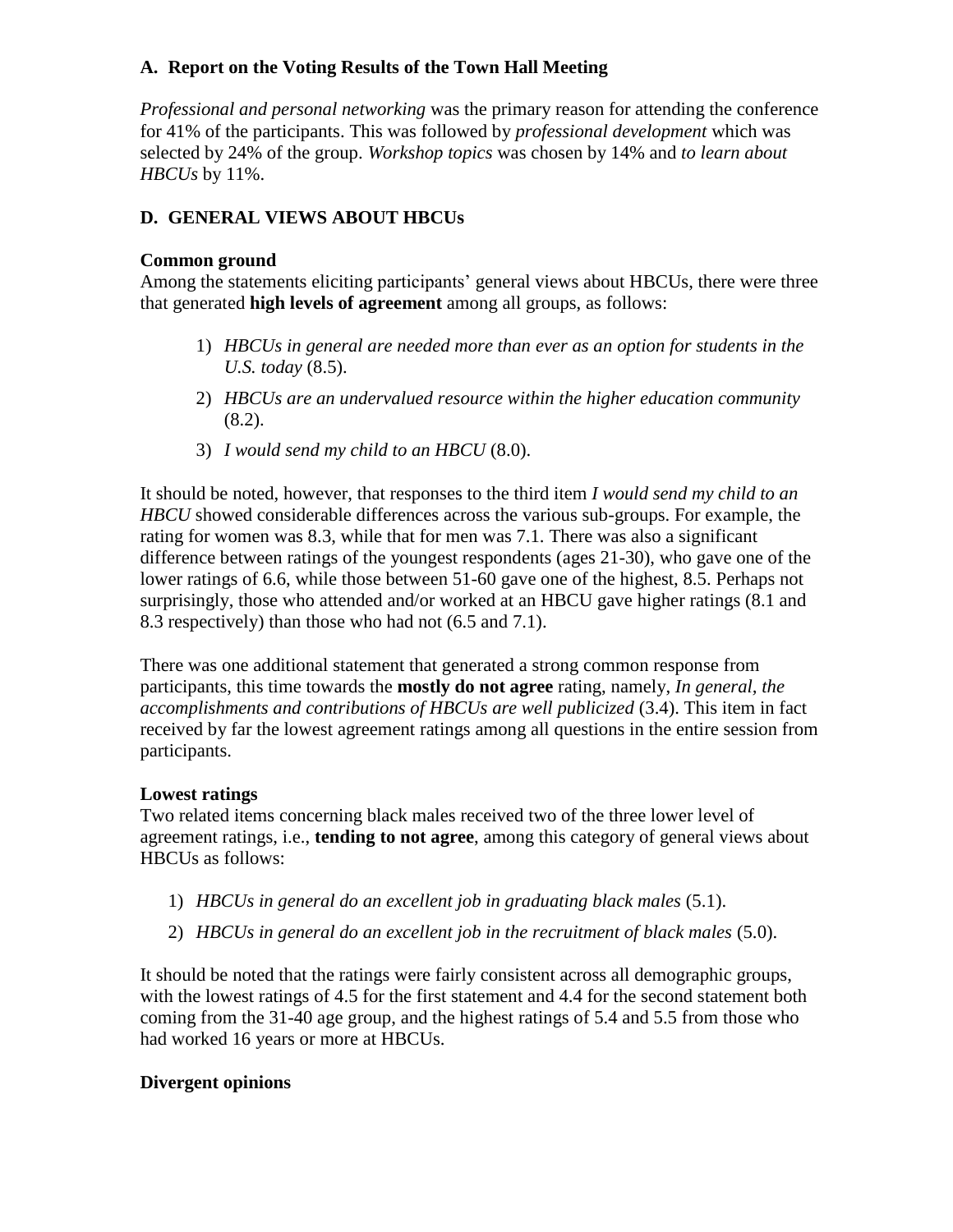Among the 16 statements in this general views category, there are two additional items that showed considerable differences in responses across the various sub-groups:

- 1) *If I were choosing again today, I would attend an HBCU for my undergraduate education* (7.8).
- 2) *Like many other colleges that face severe financial pressures, declining enrollments, and/or loss of accreditation, HBCUs should consider repurposing their missions, merging, and/or other strategic alternatives* (6.0).

Among the more notable differences is the rating from females (8.1) and that from males (6.8) in response to the first statement, as well as the rating from the 21-30 year old participants (6.5) and the 51-60 year olds (8.3).

While government sector participants gave the highest rating to the second statement above (7.2) followed by those who had not worked for HBCUs (7.1), the three groups that had worked for HBCUs for 6-10, 11-15, and 16 or more years gave the lowest ratings of all groups of 4.6, 4.7, and 4.9 respectively.

## **Quality of education, student development and student achievement**

Participants indicated a higher agreement rating (7.5) in response to the statement that *The overall quality of education varies significantly among HBCUs.* The ratings were somewhat lower regarding the following two items concerning student development:

- 1) *HBCUs in general provide programs that foster their students' personal growth (e.g. focusing on core values such as ethics and accountability)* (6.9).
- 2) *HBCUs in general provide programs that foster their students' intellectual and professional development (e.g. workshops and programs to develop core competencies including analytical, communication, and critical thinking skills, and research training)* (6.7).

Even lower ratings were given to the statements that *HBCUs in general maintain a high level of academic rigor* (6.4) and *HBCUs in general do a good job of promoting excellence*  in student achievement (e.g. through academic advising programs, faculty and student *awards, encouraging student applications for prestigious scholarships)* (6.2).

## **Academic and administrative leadership**

Two statements concerning the academic and administrative leadership at HBCUs in general garnered ratings as follows:

- 1) *The academic leadership (deans, department chairs, directors) at HBCUs in general is strong* (6.4).
- 2) *The administrative leadership (president and senior administrators) at HBCUs in general is strong* (6.2).

Private sector respondents gave the highest rating (7.1) for the first item, and individuals in the 61 years or wiser sub-group gave the highest rating (6.8) for the second item.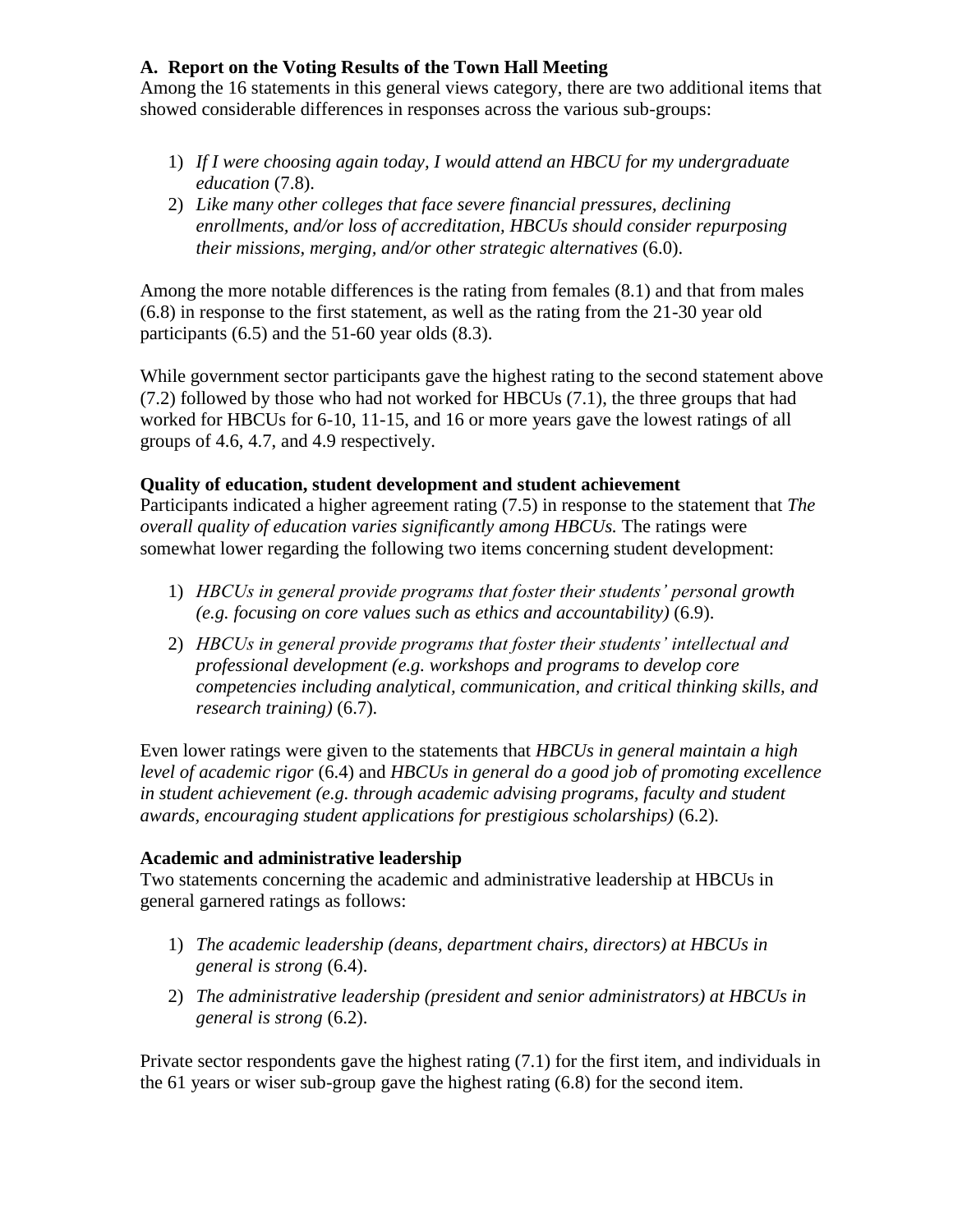## **E. THE MOST IMPORTANT ISSUES RELATED TO REALIZING A BETTER FUTURE FOR MY ALMA MATER**

Town Hall participants were asked to assign a level of importance rating to 14 issues. The five items that they considered to be the most important, including three related to finances, are as follows:

- 1) *Institutional access to financial resources* (8.4).
- 2) *Increasing the number of alumni who provide financial support* (8.2).
- 3) *Issues of integrity and accountability* (8.1).
- 4) *Higher levels of financial aid for students* (8.0).
- 5) *Student graduation rates* (8.0).

The higher ratings among sub-groups for *student graduation rates* came from those who attended an HBCU (8.7), the education sector (8.5), and from the group that had worked at HBCUs for 16 or more years (8.5).

A second tier of issues of importance, receiving ratings between 7.5 and 7.9, included the following:

- 1) *The executive leadership* (7.9).
- 2) *Promoting academic excellence* (7.9).
- 3) *Faculty development* (7.6).
- 4) *Student recruitment in general* (7.5).
- 5) *Institutional governance (boards of trustees)* (7.5).
- 6) *Infrastructure/facilities* (7.5).

Statements 2, 5, and 6 all generated some notable differences in ratings among sub-groups. *Promoting academic excellence* received its lowest importance rating from the group that had not attended an HBCU (7.3) and the 31-40 year olds (7.3) and the highest ratings from the 41-50 year olds (8.4) and those who had attended HBCUs (8.3).

The highest ratings for *Institutional governance (boards of trustees)* appeared across different sub-groups: 41-50 year olds (7.8), the private sector (7.9), those attending and working for HBCUs (7.8), and those who had worked at HBCUs for one year or less (7.8), 1-5 years (7.9), and 6-10 years (8.1). Lower levels of importance were assigned to this issue by 31-40 year olds (7.2), those who did not attend HBCUs (7.2), and by the government sector (7.3). Some of the higher agreement ratings about the importance of *the executive leadership* and *promoting academic excellence* came from those who had attended HBCUs and those who had worked at HBCUs for 16 or more years.

Similarly, *Infrastructure/facilities* generated a wide range of ratings from those who did not attend HBCUs (6.4) and those who had worked for 11-15 years at HBCUs (6.6) compared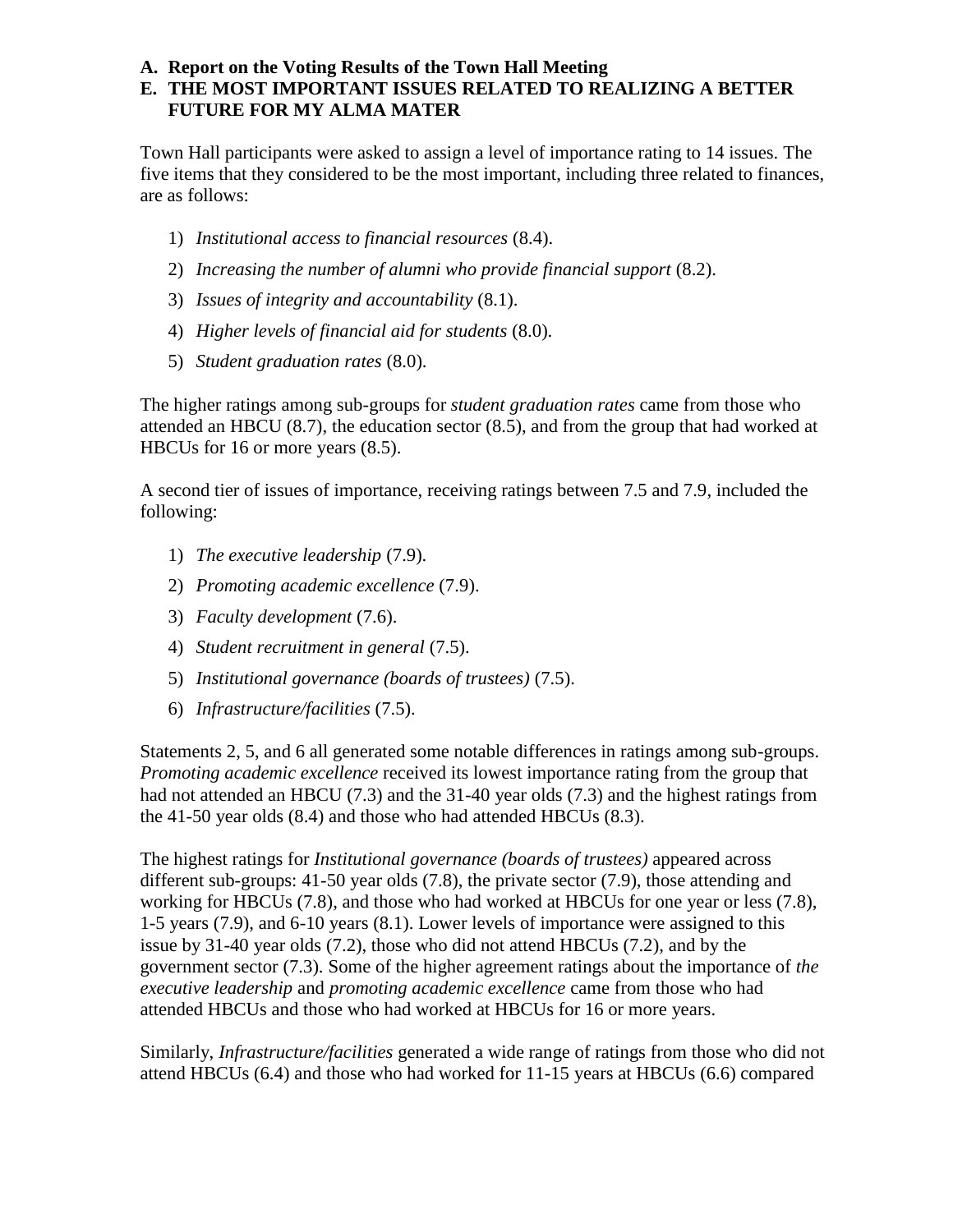with ratings of 8.2 from those who had attended HBCUs, worked at HBCUs, and worked at HBCUs for 16 or more years.

Items rated as having the lowest level of importance among the list of issues related to realizing a better future for my alma mater included the following:

- 1) *Students who are underprepared academically when they matriculate* (7.2).
- 2) *Faculty salaries* (7.1).
- 3) *Competition with other institutions for the top students* (6.8).

*Underprepared students* and *Faculty salaries* both received a notable range of ratings. Higher ratings were given for *underprepared students* by individuals who had attended HBCUs (7.7) and those who worked for HBCUs for 6-10 years (7.7) and 16 years or more  $(7.6)$ , while the lower ratings came from those who did not work for  $(6.6)$  or attend  $(6.5)$ HBCUs and the 31-40 year olds (6.6). Females also gave a higher rating to this issue (7.4) than males (6.8). The education sector gave the highest rating (7.8) to the issue of *Faculty salaries*, while those who did not attend or work for HBCUS gave the lowest (6.3).

## **F. ALUMNI VIEWS IN GENERAL**

Across all groups, participants showed strong positive agreement about their educational experiences at their alma maters, giving the highest ratings to these three statements:

- 1) *I have a favorable opinion of my undergraduate alma mater in general* (8.5).
- 2) *My higher education equipped and prepared me for the working world* (8.5).
- 3) *Overall, I had a great educational experience at my alma mater* (8.4).

HBCU graduates gave the second highest average rating among all sub-groups of 8.8 to the third statement, while the rating from graduates of other universities was 7.8.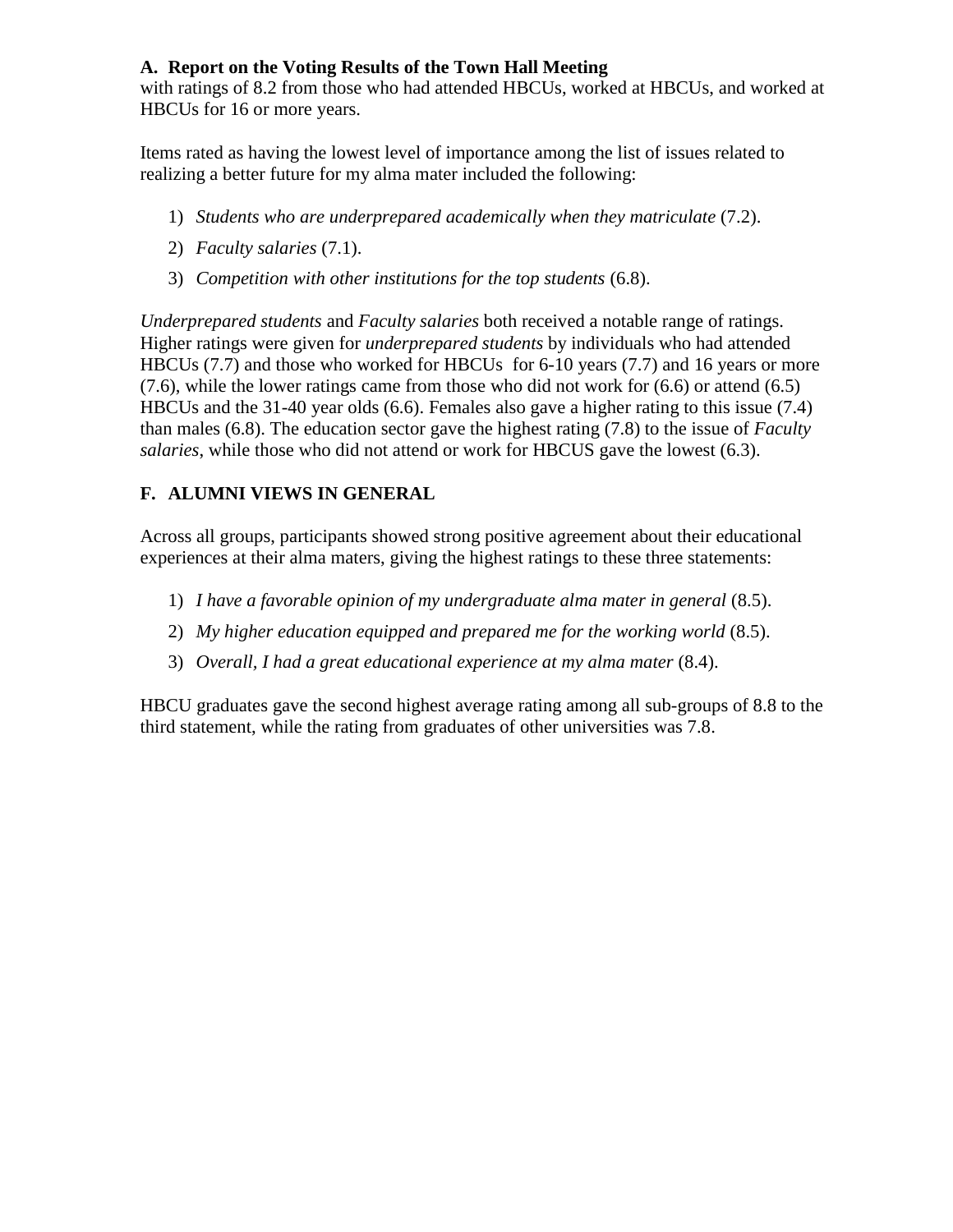Two items related to the campus environment received the next highest average ratings:

- 1) *Overall, most HBCUs provide a supportive campus environment* (7.8).
- 2) *Most HBCUs provide the support students need to thrive socially* (7.4).

Participants also tended to agree, albeit to a lesser degree, with the following four statements:

- 1) *Most faculty members at HBCUs foster a supportive environment for their students*   $(7.2)$ .
- 2) *Most HBCUs provide the support students need to enable them to succeed academically* (7.0).
- 3) *Alumni should give financial support to the college or university they attended regardless of their experiences at that institution* (7.0).
- 4) *Most HBCUs are just as effective as most majority-serving institutions in terms of their educational outcomes* (6.8).

The statement about *alumni giving financial support* generated diverse ratings across the sub-groups. The lowest rating (4.8) came from the youngest age group, the 21-30 year olds, while the average for those who did not attend an HBCU was 6.0. The education sector, along with the 31-40 and the 41-50 year old groups gave ratings of 6.6. For females it was 7.2, and for males 6.6. The highest ratings of 8.2 came from those who had worked at HBCUs for either less than one year or more than 16 years.

The items receiving the lowest ratings in this category of statements included one related to *academic advising* and three related to *financial support to my alma mater*, as follows:

- 1) *The quality of academic advising at HBCUs in general is good* (6.3).
- 2) *I would give or give more financial support to my alma mater if I were asked directly to do so* (6.3).
- 3) *I base my decision to give to my alma mater on the quality of my experiences as a student* (6.1).
- 4) *I would give or give more financial support to my alma mater if it were better administered* (6.0).

All three items concerning *financial support* in statements 2, 3, and 4 showed considerable variation in the ratings across the sub-groups. The 21-30 age group again gave the lowest rating (5.3) to the statement about *giving more financial support* while those who had worked at an HBCU for less than a year gave the highest rating (7.5). In between, there were ratings that included 5.7 from those who had not attended or worked for an HBCU and from the 31-40 year old group, and 6.3 from both females and males.

Individuals who had worked at an HBCU for more than 16 years gave the lowest average rating (5.3) to the statement about *basing my decision to give on the quality of my experiences as a student*. The 51-60 year olds and those who had attended HBCUs also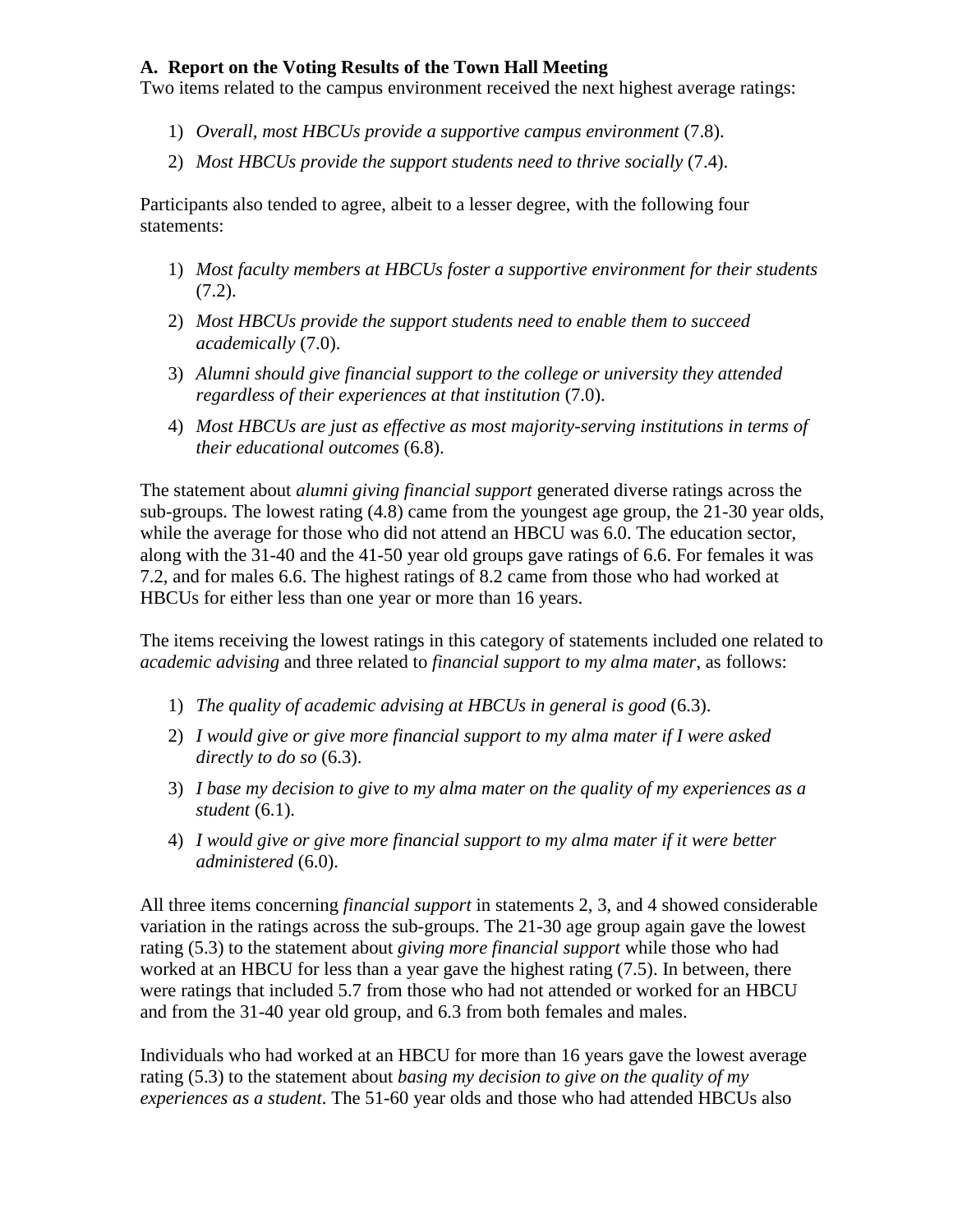gave lower ratings of 5.4 and 5.5 respectively. Higher ratings were given by the private sector group (7.1) and those who did not attend HBCUs (7.0).

There was a higher level of agreement (see previous page) to the statement that *Alumni should give financial support to the college or university they attended regardless of their experiences at that institution* (7.0) when compared with the statement *I base my decision to give to my alma mater on the quality of my experiences as a student* (6.1). The 21-30 year olds, however, gave the lowest average rating to the first statement (4.8) and the highest to the second (6.8).

The item that generated the lowest level of agreement (6.0) in this category of statements was *I would give or give more financial support to my alma mater if it were better administered.* Lower ratings came from those who had not attended HBCUs (5.2) and those who had worked at HBCUs for 10-15 years. Higher ratings were given by those who had attended HBCUs (6.6), and those who had worked at HBCUs for 16 years or more (6.5). The average rating for females was 5.9 and for males 6.1.

# **G. ALUMNI GIVING**

Two additional issues were raised concerning alumni financial contributions. Participants were asked to indicate whether or not they had *written a check to their alma mater in the past year*. About 56% said yes, while 44% said no. Approximately 56% of both the females and males in the session reported writing a check. The highest percentage that reported alumni contributions came from the 61 and wiser age group (65%), and the lowest from the 21-30 year olds (30%), with the other age groups falling in descending order according to age, i.e., 51-60, 62%; 41-50, 53%; and 31-40, 47%. Approximately 61% of those who attended HBCUs indicated they had written a check in the past year.

When asked to describe their financial contributions, choosing from three statements, 39% of the participants indicated that they *make a financial contribution to their alma mater occasionally*, while 36% said they contributed *regularly,* and 25% had *never made a financial contribution*. The giving percentage among females and males was similar: *occasionally* – females 36%, males 33%; *regularly* – females 36%, males 39%; and *never* – females 26%, males 28%. HBCU graduates reported contributing as follows: 41% *occasionally* 41%, *regularly* 41%, and *never* 17%.

## **Conclusion**

In his introduction to the conference program booklet, John S. Wilson, Jr., executive director of the White House Initiative on HBCUs, spoke of the role HBCUs must play in helping to meet the goal set by President Obama and Secretary Duncan to "have the besteducated and most-competitive and diverse workforce in the world by the year 2020."

While Town Hall participants in general showed their commitment to HBCUs and affirmed the continuing need for these institutions, their responses also suggest several areas where there is need for increased attention and room for improvement. These results will be the basis for further discussion and action on the part of Dr. Wilson and his staff, in partnership with HBCUs, federal agencies and the private sector.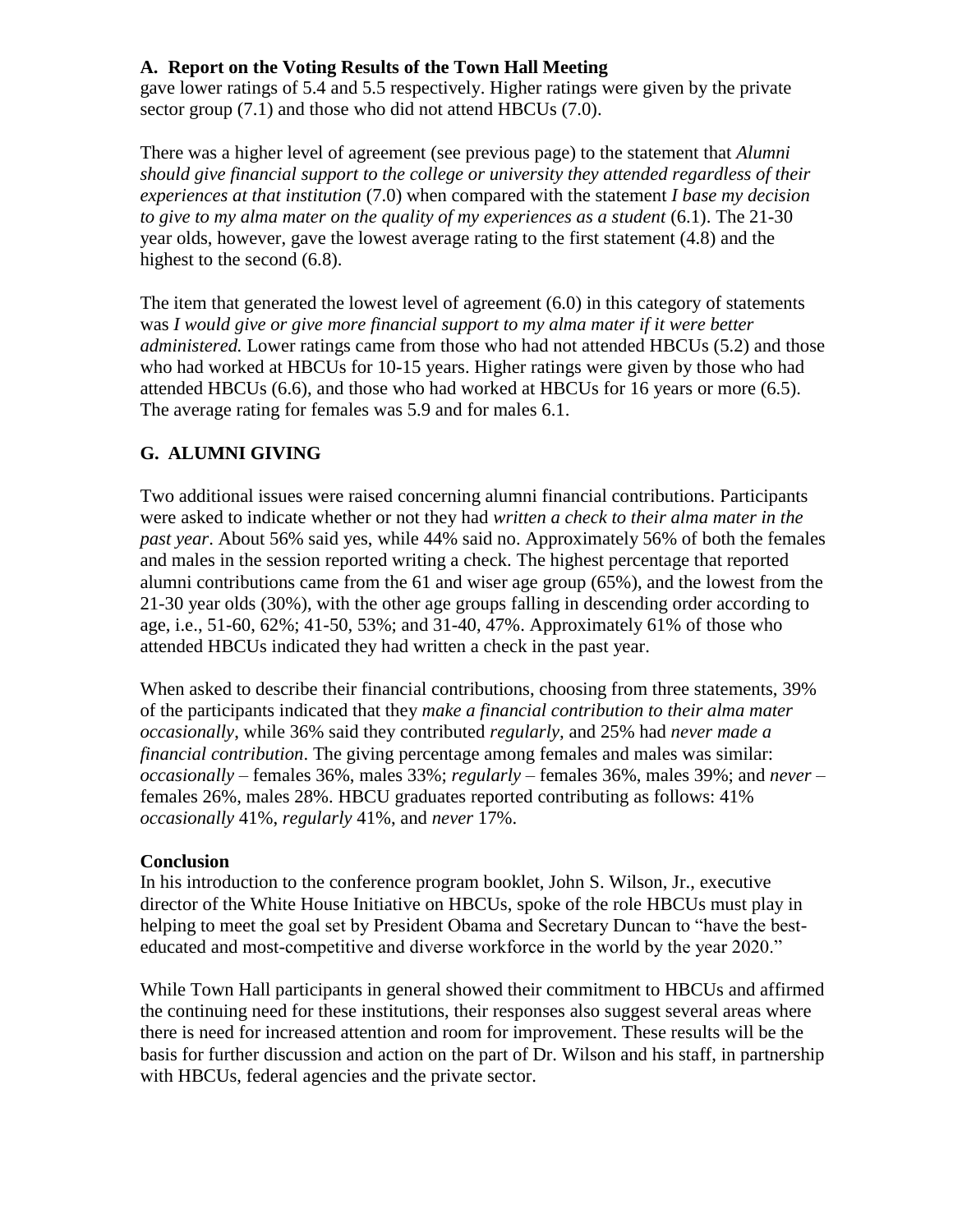#### **I**. **Demographic questions**

- a) What is your gender?
- b) What is your age range?
- c) What sector do you represent?
- d) What is your employment status?
- e) Have you ever worked at an HBCU?
- f) If yes, number of years you have worked at an HBCU?
- g) Which of the following factors was most influential in your decision to attend your undergraduate alma mater?

#### **II. Educational background**

- a) Did you attend an HBCU as an undergraduate?
- b) Was attending an HBCU your first choice?
- c) Did you receive your undergraduate degree from an HBCU?
- d) Did you receive your undergraduate degree from a for-profit institution?
- e) Did you attend an HBCU for graduate school?

#### **III. Financial contributions to alma mater and primary reason for attending this conference**.

A) Which of the following best describes your financial contribution to your alma mater?

- 1. I made a financial contribution to my alma mater occasionally.
- 2. I made a financial contribution to my alma mater regularly
- 3. I have never made a financial contribution to my alma mater.

#### B) What is your primary reason for attending this conference?

- 1. Professional and personal networking
- 2. Professional development
- 3. Its proximity to the Congressional Black Caucus Weekend
- 4. The workshop topics
- 5. The featured speakers
- 6. To spend time in D.C.
- 7. To learn about HBCUs
- 8. To participate as a speaker
- 9. Other.

## **IV. General views about HBCUs**

Please use the 1-10 level of agreement scale to indicate your views about each statement or question (where  $1 =$  highest level and  $10 =$  lowest level)

- A. HBCUs in general are needed more than ever as an option for students in the U.S. today.
- B. HBCUs are an undervalued resource within the higher education community.
- C. HBCUs in general maintain a high level of academic rigor.
- D. The overall quality of education varies significantly among HBCUs.
- E. In general, the accomplishments and contributions of HBCUs are well publicized.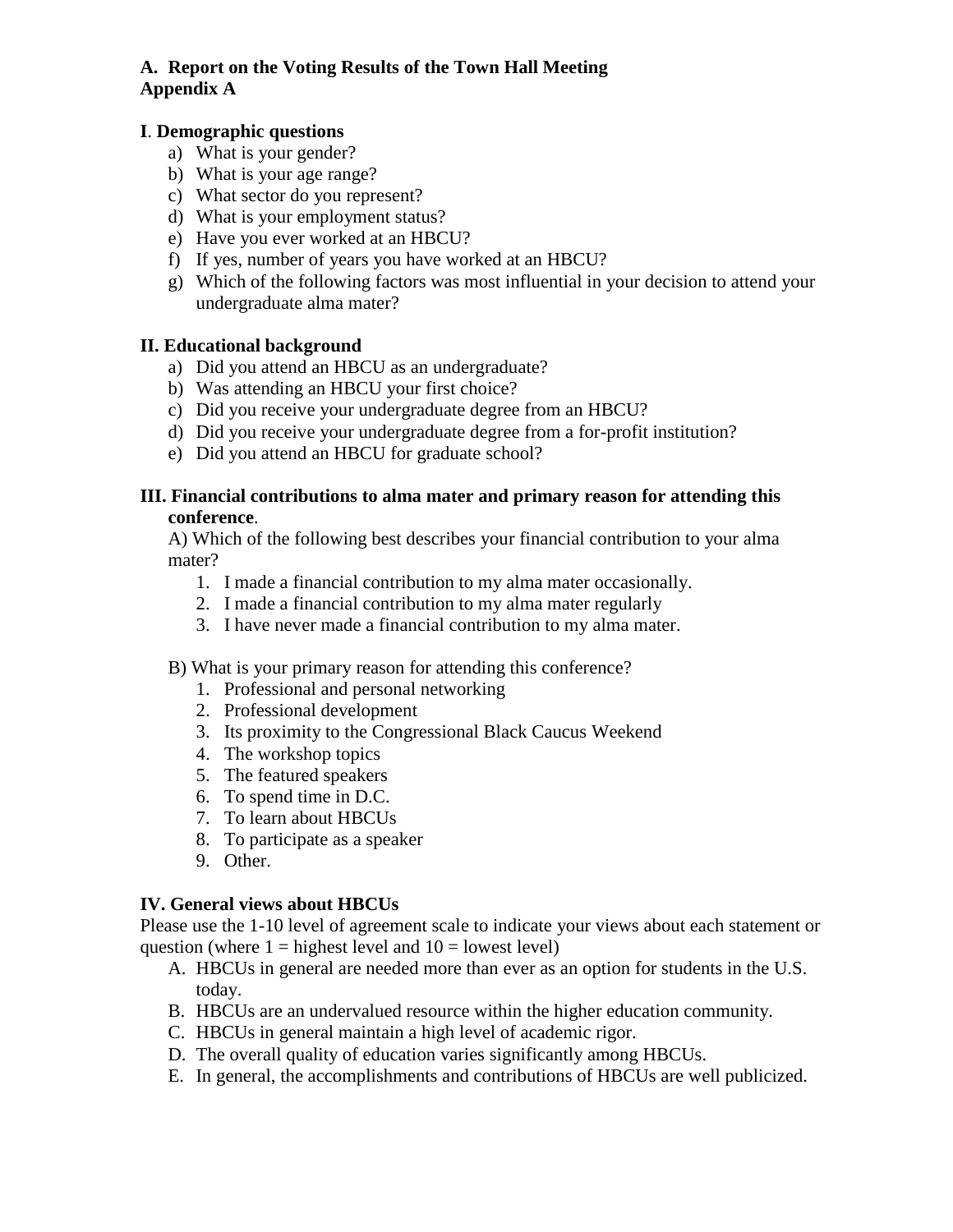- F. HBCUs in general do a good job of promoting excellence in student achievement (e.g., through academic advising programs, faculty and student awards, encouraging student applications for prestigious scholarships).
- G. HBCUs in general provide programs that foster their students' intellectual and professional development (e.g., workshops and programs to develop core competencies including analytical, communication, and critical thinking skills, and research training).
- H. HBCUs in general provide programs that foster their students' personal growth (e.g., focusing on core values such as ethics and accountability).
- I. The administrative leadership (president and senior administrators) at HBCUs in general is strong.
- J. The academic leadership (deans, department chairs, directors) at HBCUs in general is strong.
- K. Like many other colleges that face severe financial pressures, declining enrollments, and/or loss of accreditation, HBCUs should consider repurposing their missions, merging, and/or other strategic alternatives.
- L. HBCUs in general do an excellent job in the recruitment of black males.
- M. HBCUs in general do an excellent job in graduating black males.
- N. I would send my child to an HBCU.
- O. If I were choosing again today, I would attend an HBCU for my undergraduate education.
- P. I would recommend that my closest friends should send their child to an HBCU.

## **V. The most important issues related to realizing a better future for my alma mater.**

Please use the 1 to 10 level of importance scale to indicate the level of importance for each issue (where  $1 =$  highest level and  $10 =$  lowest level)

- A. Institutional access to financial resources
- B. The executive leadership
- C. Institutional governance (boards of trustees)
- D. Issues of integrity and accountability
- E. Faculty salaries
- F. Faculty development
- G. Promoting academic excellence
- H. Infrastructure/facilities
- I. Increasing the number of alumni who provide financial support
- J. Competition with other institutions for the to students
- K. Students who are underprepared academically when they matriculate
- L. Higher levels of financial aid for students
- M. Student graduate rates
- N. Student recruitment in general

## **VI. Alumni views in general**

Please use the 1 to10 level of agreement scale to indicate your views about each statement (where  $1 =$  highest level and  $10 =$  lowest level).

- A. Overall, I had a great educational experience at my alma mater.
- B. My higher education equipped and prepared me for the working world.